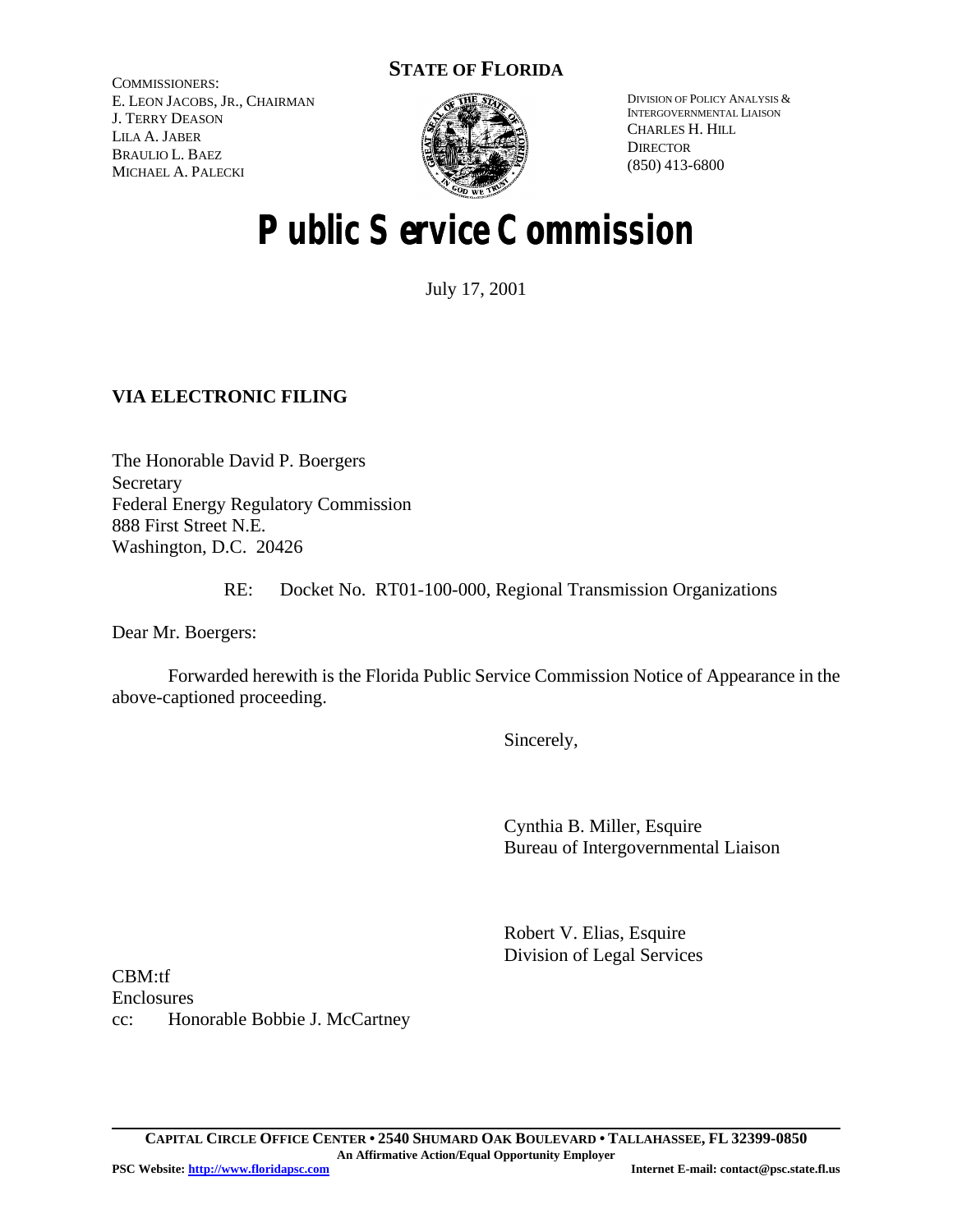### **UNITED STATES OF AMERICA FEDERAL ENERGY REGULATORY COMMISSION**

) )

Regional Transmission Organizations ) Docket No. RT01-100-000

 $)$ 

#### **FLORIDA PUBLIC SERVICE COMMISSION NOTICE OF APPEARANCE**

On July 13, an Order was issued by Judge Bobbie J. McCartney scheduling a Settlement Conference on the above docket. Pursuant to that Order, State Commissions are encouraged to participate. The Florida Public Service Commission (FPSC) hereby files its Notice of Appearance.

The FPSC expresses concern with the one-day notice of this settlement proceeding.

## **COMMUNICATIONS**

Pursuant to Rule 203(b)(3) of the Federal Energy Regulatory Commission (FERC) Rules of Practice and Procedure, the following persons are designated for receipt of communications and service on this proceeding:

> Cynthia B. Miller, Esquire Chief, Bureau of Intergovernmental Liaison Division of Policy Analysis and Intergovernmental Liaison 2540 Shumard Oak Boulevard Tallahassee, Florida 32399-0850 Telephone: 850/413-6082

> > Robert V. Elias, Esquire Chief, Bureau of Electric and Gas Division of Legal Services 2540 Shumard Oak Boulevard Tallahassee, Florida 32399-0850 Telephone: 850/413-6189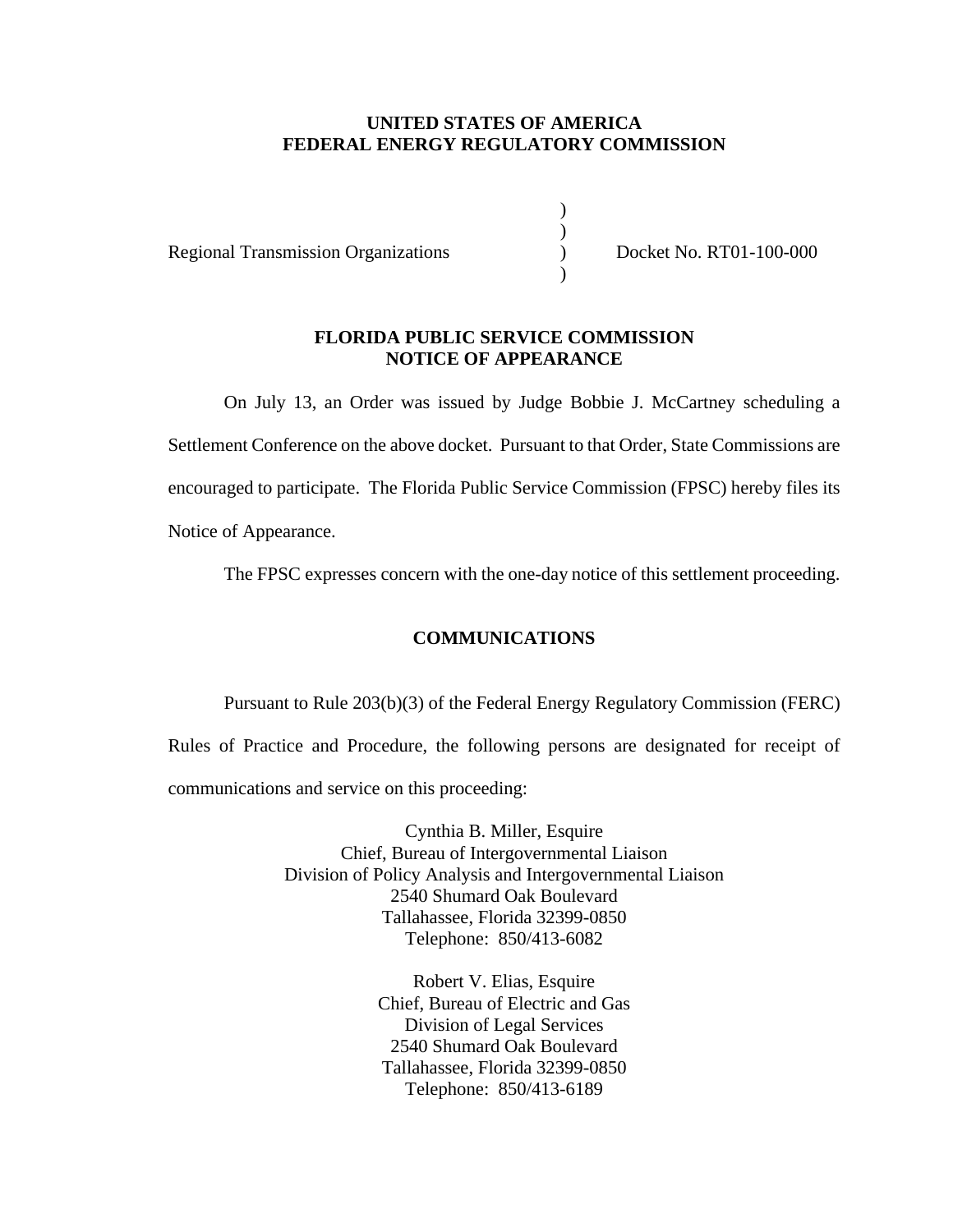#### **APPEARANCE**

The above filing relates to the creation of a Regional Transmission Organization and involves utilities subject to FPSC jurisdiction. The FPSC is a state Public Utility commission whose interests are not adequately represented by any other party in the proceeding. The FPSC, pursuant to Chapters 350 and 366, Florida Statutes, is given the authority to regulate electric utilities within the State of Florida and to exercise the police power of the state for the protection of the public welfare. Section 366.015, Florida Statutes, encourages participation by the FPSC in Federal agencies' proceedings that affect those utilities over which the FPSC has primary regulatory jurisdiction.

The FPSC is a party in Docket RT01-77-000, Southern Company Services, Inc. and Docket RT01-67-000, GridFlorida LLC.

Due to the short notice period, the FPSC may not be able to attend this initial meeting. (The Order was issued Friday, July 13; the meeting convenes on Tuesday, July 17.)

WHEREFORE, the FPSC has timely filed this notice of appearance.

Respectfully submitted,

Cynthia B. Miller, Esquire Bureau of Intergovernmental Liaison (850) 413-6082

Robert V. Elias, Esquire Division of Legal Services (850) 413-6189

FLORIDA PUBLIC SERVICE COMMISSION 2540 Shumard Oak Boulevard Tallahassee, Florida 32399-0850

DATED: July 17, 2001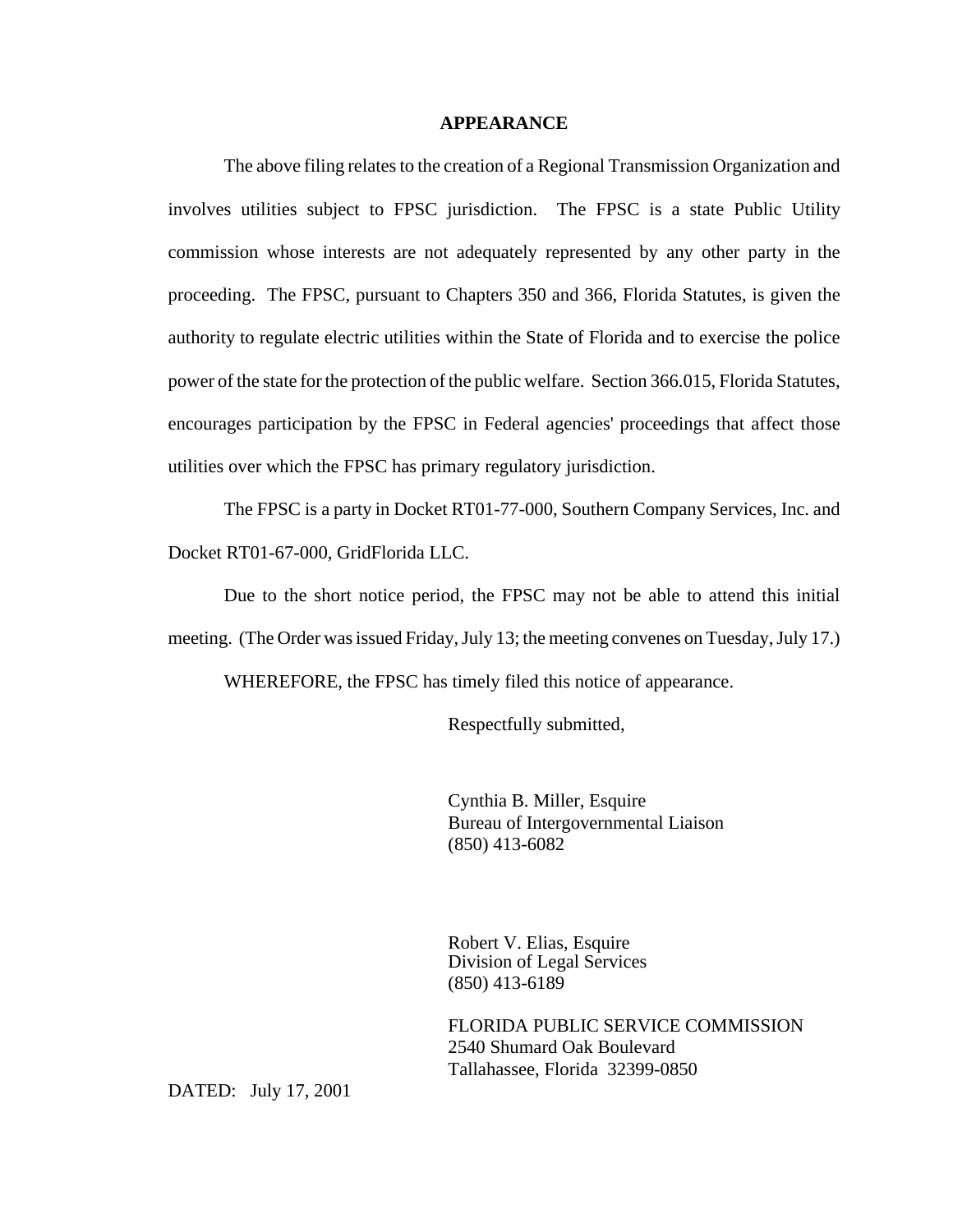## **UNITED STATES OF AMERICA FEDERAL ENERGY REGULATORY COMMISSION**

Regional Transmission Organizations (a) Docket No. RT01-100-000

 $)$ 

### **CERTIFICATE OF SERVICE**

I HEREBY CERTIFY that the foregoing Notice of Appearance of the Florida Public

) )

)

Service Commission will be sent today by U.S. Mail to all parties on the attached service

list.

Respectfully submitted,

Cynthia B. Miller, Esquire Bureau of Intergovernmental Liaison (850) 413-6082

FLORIDA PUBLIC SERVICE COMMISSION 2540 Shumard Oak Boulevard Tallahassee, Florida 32399-0850

DATED: July 17, 2001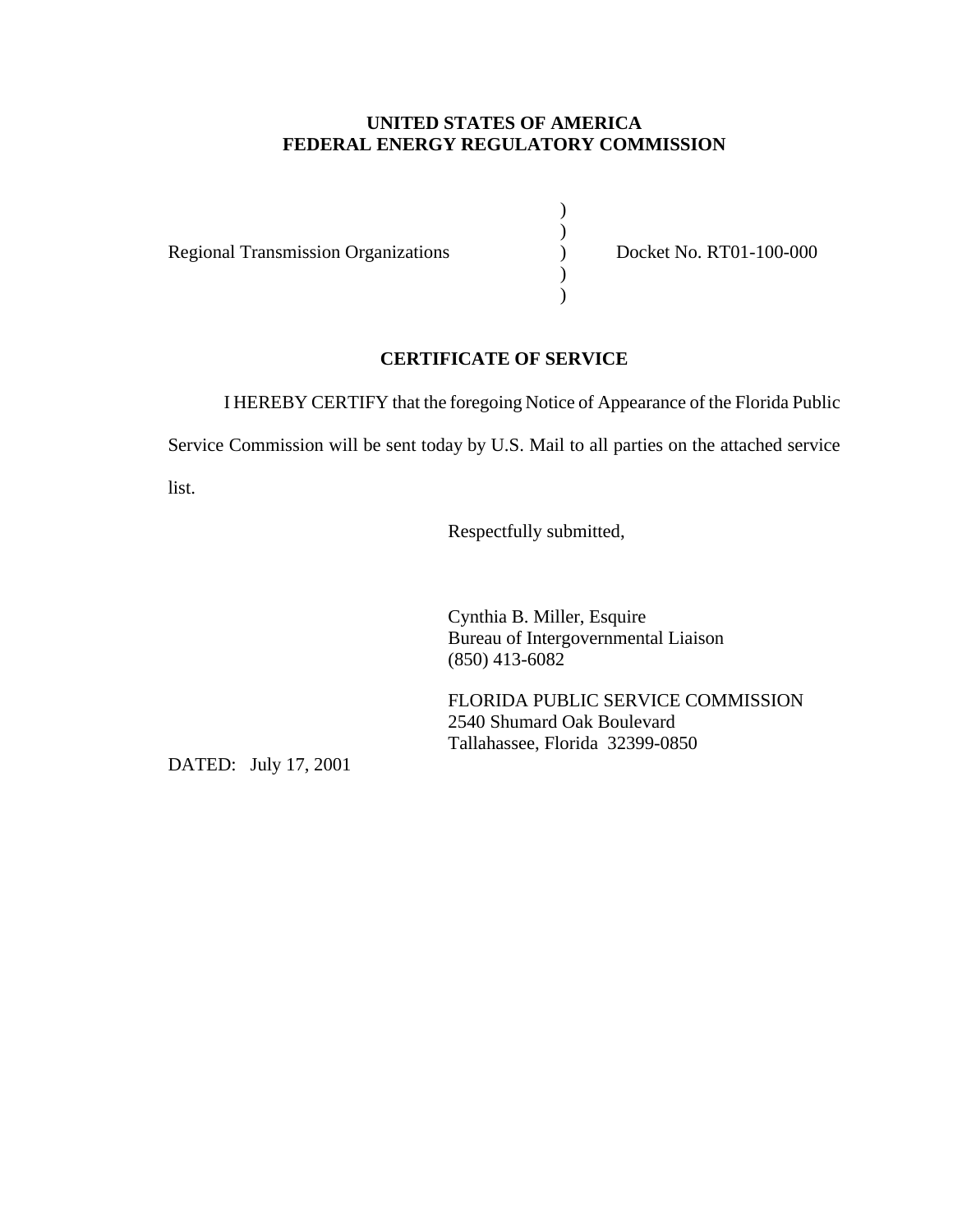#### SERVICE LIST

Margaret M. Schaff, Esquire Affiliated Tribes of Northwest Indians 29754 Fir Drive, Suite B Evergreen CO 80439-8716

Robert W. Claussen, Gen. Manager Alabama Municipal Electric Authority P.O. Box 5220 Montgomery, Alabama 36103-5220

David Friedman, Director American Forest & Paper Association 1111 Nineteenth Street NW, Suite 800 Washington, DC 20036-3603

Robert Berry Automated Power Exchange, Inc. 5201 Great America Parkway Santa Clara, CA 95054-1122

Alycia L. Goody, Esquire Calpine Eastern The Pilot House 2nd Floor Lewis Wharf Boston, MA 02110

Mr. Kendall Bowman Carolina Power & Light Co. P O Box 1551 Raleigh, N.C. 27602-1551

Ms. Lida Decker Constellation Power Source Generation, Inc. 111 Market Place, Suite 500 Baltimore, M.D. 21202-4035

Paul R. Newton PBO5E Duke Energy Corporation P O Box 1244 Charlotte, NC 28242-0001

Lee E. Barrett, Esquire Duke Energy North American LLC 5400 Westheimer Court Houston, TX 77056-5310

Mary J. Doyle, Dir of Regulatory Policy Dynegy, Inc. 805 15th Street NW, Suite 510-A Washington, DC 20005-2207

Joe N. Linxwiler, Jr. Fred Saffer & Associates 2111 East Michigan Street, Suite 219 Orlando, FL 328006-4983

Randolph L Elliott, Esquire Miller Balis & O'Neil, P.C. 1140 Nineteenth Street NW, Suite 700 Washington, DC 20036-6601

Keith R. McCrea Sutherland Asbill & Brennan LLP 1275 Pennsylvania Avenue NW Washington, DC 20004-2404

James R. Crossen Automated Power Exchange, Inc. 5201 Great America Parkway Santa Clara, CA 95054-1122

Michael J. Zimmer, Esquire j Calpine Eastern Baker & McKenzie 815 Connecticut Ave NW Washington, DC 20006-4004

Gary A. Lambert, Jr., Exec. V.P. Competitive Power Ventures, Inc. 35 Braintree Hill Office Park, Suite 107 Braintree, MA 02184-8703

Mr. Harvey Reed Constellation Power Source Generation, Inc. 111 Market Place - I Baltimore, M.D. 21202-4035

Jennifer L. Key Steptoe & Johnson 1330 Connecticut Avenue NW Washington, DC 20036

Leslie J. Paugh Landers & Parsons 310 West College Avenue Tallahassee, FL 32301-1406

Edward A. Ross, Senior Director Dynegy, Inc. 1000 Louisana Street, Suite 5800 Houston, TX 77002-5006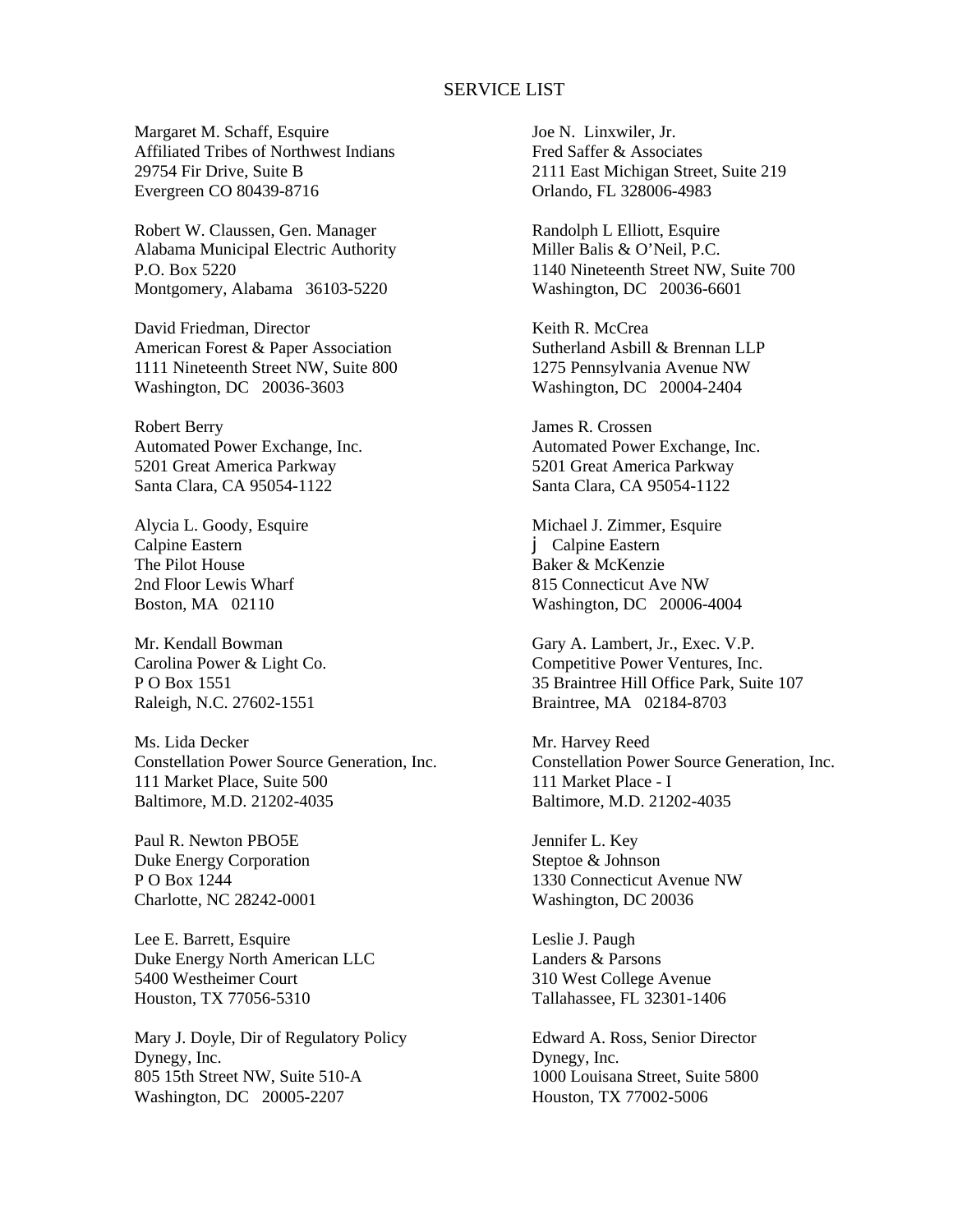Julie Simon, Director Electric Power Supply Association 1401 H Street NW, F1 11 Washington, DC 20005-2102

Jeffrey Watkiss, Esquire Bracewell & Patterson, LLP j Enron Power Marketing, Inc. 2000 K St., N.W., Suite 500 Washington, D.C. 20006-1809

Scott A. Goorland Florida Dept of Environmental Protection 3900 Commonwealth Boulevard MS 35 Tallahassee, FL 32399-3000

Roger A. Fontes Florida Municipal Power Agency 8553 Commodity Circle Orlandok FL 32819-9002

Robert A. Jablon Spiegel & McDiarmid 1350 New York Avenue NW, Suite 1100 Washington, D.C. 20005-4710

C. Martin Mennes Florida Power & Light Company 4200 West Flagler Street Miami, FL 33134-1606

Mike Naeve, Esquire Skadden, Arps, Slate, Meagher & Flom, LLP 1440 New York Avenue, NW Washington, DC 20005-2111

Larry F. Eisenstat, Esquire Dickstein, Shapiro, Morin, & Oshinsky LLP 2101 L Street NW Washington, DC 20037-1594

James P. Fama Leboeuf, Lamb, Greene & MacRae, LLP P O Box 3621 Portland, Oregon 97208-3621

Douglas F. John, Esq. John & Hengerer 1200 17th St., NW, Ste 600 Washington, DC 20036-3013 Ms. Christi L. Nicolay, Director Enron Corporation j Enron Power Marketing, Inc. P.O. Box 1188 Houston, TX 77251-1188

Sarah G. Novosel, Esquire Enron Corporation 1775 First Street NW, Suite 800 Washington, DC 20006-2418

Mr. Albert B. Malmsjo R. W. Beck Olympia Place, Suite 300 800 N Magnolia Avenue Orlando, FL 32803-3252

Claude L'Engle Florida Municipal Power Agency 8553 Commodity Circle Orlando, Florida 32819-9002

Frederick M. Bryant, General Counsel Florida Municipal Power Agency 2061 Delta Way Tallahassee, FL 32303-4227

John S. Moot, Esquire Skadden, Arps, Slate, Meagher & Flom, LLP 1440 New York Avenue, NW Washington, DC 20005-2111

W. G. Walker, III Florida Power & Light Company 215 S Monroe Street, Suite 810 Tallahassee, FL 32301-1839

Henry L. Southwick, Director Florida Power Corporation 6565 38TH Avenue North St. Petersburg, FL 33710-1628

Darrell Dubose, General Manager Gainesville Regional Utilities Post Office Box 147117 Gainesville, FL 32614-7117

Julian Brix Georgia Transmission Corporation Post Office Box 1349 Tucker, GA 30085-1349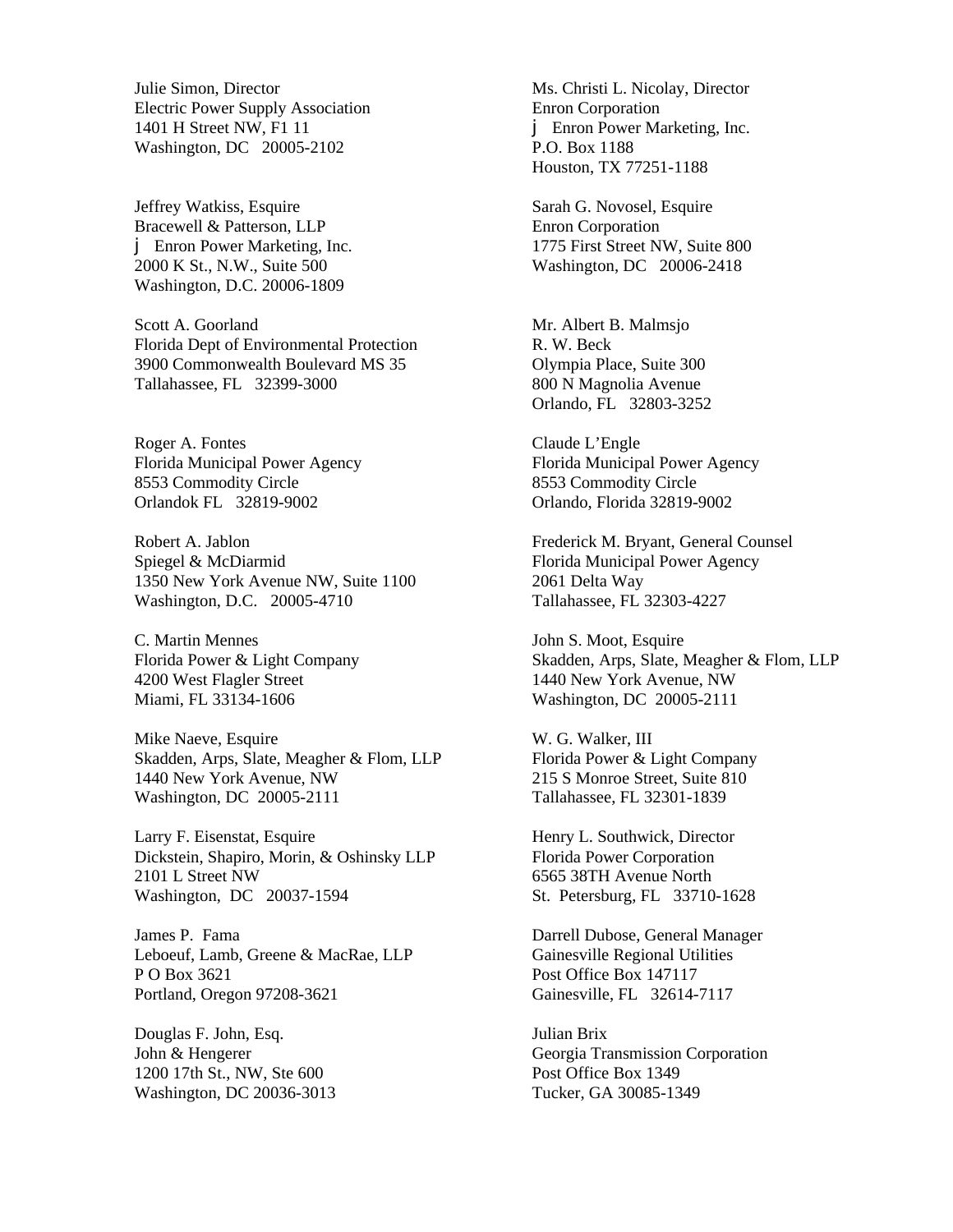William D. DeGrandis Paul, Hastings, Janosky & Walker 1299 Pennsylvania Avenue NW, Suite 10 Washington, DC 20004-2400

Gary D. Bachman, Esquire Van Ness Feldman 1050 Thomas Jefferson Street, NW, FL 7 Washington, DC 20007-3837

Paul H. Elwing, Manager Lakeland Electric & Water Utilities Dept of Electric and Water Utilities 501 E. Lemon St. Lakeland, FL 33801-5050

Stephen G. Kozey, V.P. and General Counsel Midwest Independent Transmission System 5517 W 74th Street Indianapolis, IN 46208-4184

Donna M. Sauter McDermott, Will & Emery for Morgan Stanley Capital Group, Inc. 600 13th Street NW Washington DC 20005-3005

Mr. Dallas M. Peavey, Jr. Municipal Electric Authority of Georgia 1470 Riveredge Parkway, NW Atlanta, GA 30328-4640

Mr. Gary Schaeff Municipal Electric Authority of Georgia 1470 Riveredge Parkway NW Atlanta, GA 30328-4640

Wallace F. Tillman, General Counsel National Rural Electric Cooperative Assn. 4301 Wilson Blvd Arlinton, Virginia 22203-1867

Mr. Ronald L. Vaden Director of Utilties City of New Smyrna Beach Post Office Box 100 New Smyrna Beach, FL 32170-0100 Mr. Ted Hobson JEA 7720 Ramona Boulevard W Jacksonville, FL 32221-3453

Robert G. Miller, President Kissimmee Utility Authority Post Office Box 423219 Kissimmee, FL 34742-3219

Mace Hunter, Manager Lakeland Electric & Water Utilities Dept of Electric and Water Utilities 501 E. Lemon St. Lakeland, FL 33801-5050

Stephen L. Teichler Duane, Morris & Heckscher 1667 K Street NW, Suite 700 Washington, D.C. 20006-1643

Doron F. Ezickson McDermott, Will & Emery for Mortan Stanley Capital Group, Inc. 28 State Street Boston, MA 02109-1775

Glen R. Ortman Verner, Liipfert, Bernhard, Et.al. for Municipal Electric Authority of Georgia 901 15th Street NW, Suite 700 Washington, DC 20005-2327

Richard Wakefield KEMA Consulting for Municipal Electric Authority of Georgia 4400 Fair Lake Court Fairfax VA 22033-3801

Susan N. Kelly, Esquire Miller, Balis, O'Neil, P.C. for National Rural Electric Cooperative Assn. 1140 19th Street, NW, Suite 700 Washington, DC 20036-6607

Mr. Harvey L Reiter Morrison & Hecker, LLP 1150 18th Street NW, Suite 800 Washington DC 20036-3845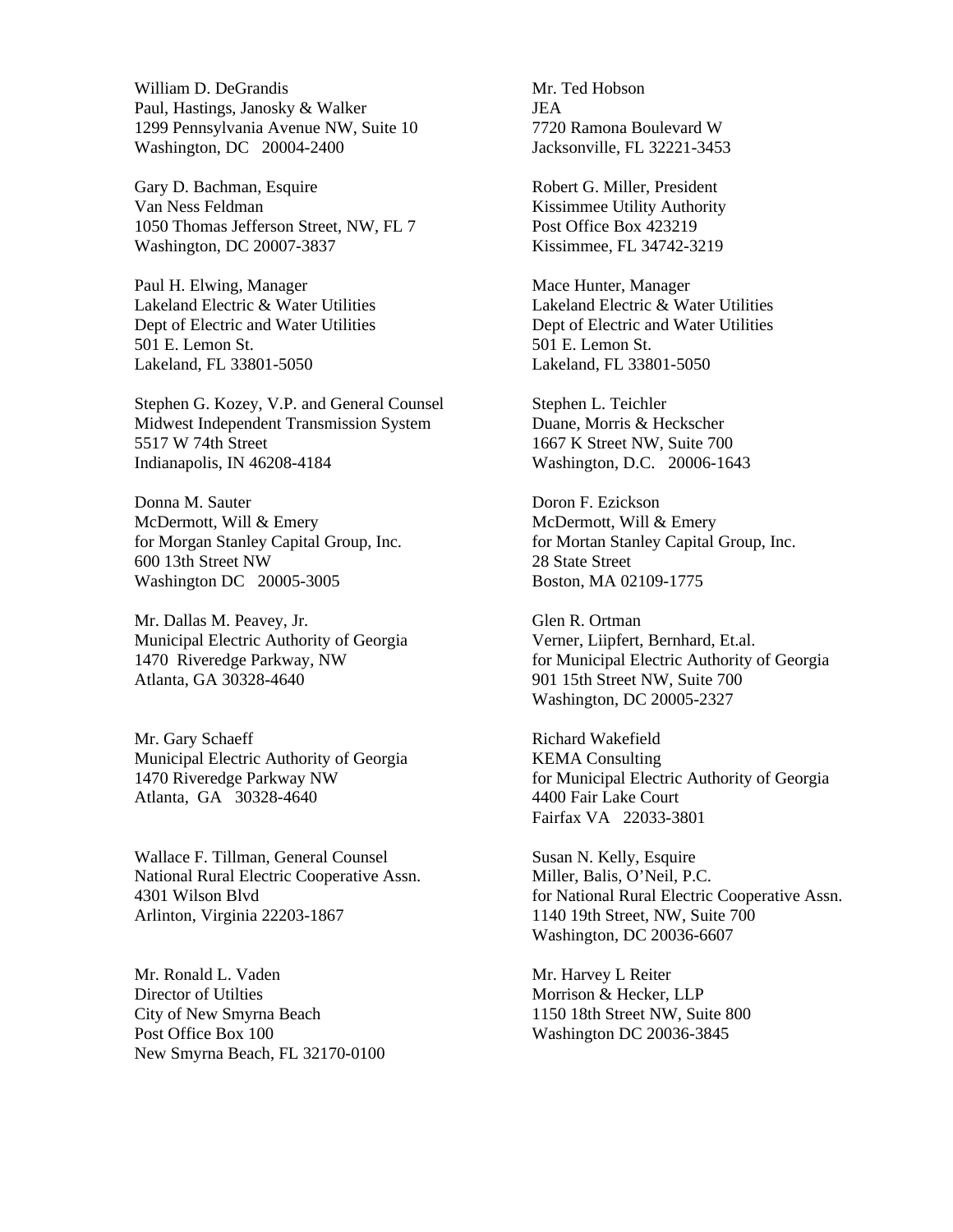Paul Savage NRG Energy, Inc. 901 Marquette Ave, Suite 2300 Minneapolis, Minnesota 55402-3265

George B. Taylor, Jr. Oglethorpe Power Corporation Post Office Box 1349 Tucker, GA 30085-1349

Gus R. Cepero Okeelanta Corp. P.O. Box 86 South Bay, FL 33493-8600

Mr. Thomas E. Washburn Vice President, Transmission Business Unit Orlando Utilities Commission P.O. Box 3193 Orlando, FL 32802-3193

John K. Hawks PG&E National Energy Group 7500 Old Georgetown Rd., 13th Floor Bethesda, MD 20814-6133

William H. Penniman Sutherland Asbil & Brennan LLP 1275 Pennsylvania Ave NW Washington, DC 20004-2404

Mr. John Meyer Reliant Energy Northeast Generation, Inc 1111 Louisiana Street, 10th Floor Houston, TX 77002-5200

Mr. William T. Miller Miller, Balis & O'Neil, P.C. 1140 19th Street, NW, Suite 700 Washington, DC 20036-6607

Jon L. Brunenkant, Esquire Brunenkant & Haskell, LLP 805 15th Street, NW, Suite 1101 Washington, DC 20005-2289

Catherine D. Taylor, Esquire SCANA Corporation 1426 Main Street Columbia, SC 29201-2834

Steven A. Weiler Leonard, Street & Deinard Suite 900, South Building 601 Pennsylvania Avenue NW Washington, DC 2004-2601

William D. DeGrandis Paul, Hastings, Janofsky & Walker 1299 Pennsylvania Avenue NW, Suite 10 Washington, DC 20004-2400

Randolph Q. McManus Baker & Botts, L.L.P. The Warner 1299 Pennsylvania Avenue NW Washington, DC 20004-2400

Wallace Duncan, Esquire Duncan, Weinberg, Genzer & Pembroke, P.C. 1615 M Street, NW, Suite 800 Washington, DC 20036-3213

John Giddens Utility Business Affairs Reedy Creek Energy Services, Inc. P.O. Box 10000 Lake Buena Vista, FL 32830-1000

Michael C. Briggs, Senior Counsel Reliant Energy Incorporated 801 Pennsylvania Avenue NW, Suite 620 Washington, DC 20004-2615

Timothy Woodbury, V.P. Seminole Electric Cooperative, Inc. P. O. Box 272000 Tampa, FL 33688-2000

Mr. Peter I. Trombley Shell Energy Services Company, LLC 1221 Lamar Street, Suite 1000 Houston, TX 77010-3000

Amy Gold Shell Energy Services Company, LLC 1221 Lamar Street, Suite 1000 Houston, TX 77010-3000

Mr. Charles A. White South Carolina Electric & Gas Company 1426 Main Street Columbia, SC 29201-2834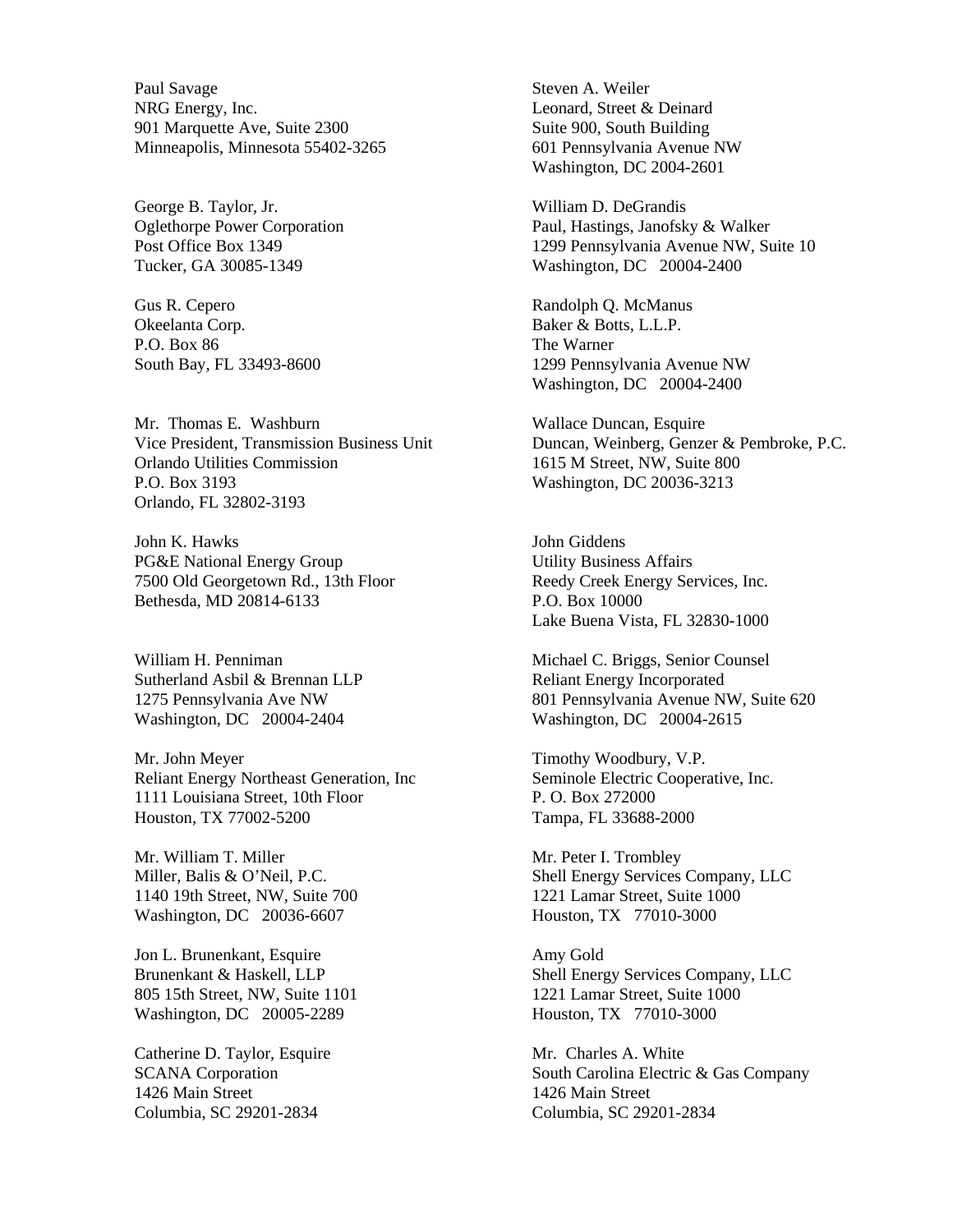Greg H. Williams Esquire Cameron McKenna LLP 2175 K Street NW, 5th Floor Washington, DC 20037-1831

Jonathan D. Schneider, Esquire Huber Lawrence & Abell 1001 G Street NW, Suite 1225 Washington, DC 20001-4545

Leon Jourolmon, Jr. Southeastern Power Administration U.S. Dept of Energy 2 S Public Square Elberton, GA 30635-2448

Glenn A. Sheffield, Director Southern Natural Gas Company Post Office Box 2563 Birmingham, AL 35202-2563

Pete N. Koikos City of Tallahassee Wholesale Energy Services 100 West Virginia Street, Floor 5 Tallahassee, FL 32301-1143

Michael J. Rustum, Esquire Dickstein Shapiro Morin & Oshinsky LLP 2101 L Street NW Washington, DC 20037

Neil Levy Kirkland & Ellis 655 15th Street NW, Suite 1200 Washington, DC 20005-5701

Tim W. Muller Williams Companies, Inc. 1 One Williams Center, Suite 41-3 Tulsa, OK 74172

Secretary Alabama Public Service Commission 100 N. Union Street P.O. Box 991 Montgomery, AL 36130

Jack Shreve,Esq.,Public Counsel Florida Office of Public Counsel 111 W. Madison St., Room 812 Tallahassee, FL 32399-6588

Mr. Stephen R. Pelcher South Carolina Public Service Authority P. O. Box 2946101 Moncks Corner, South Carolina 29461-6101

Lawrence A. Gollomp US Department of Energy 1000 Independence Avenue SW Washington, DC 20585-0001

Denver Rampey, Jr. Asst Administrator Southeastern Power Administration U.S. Dept of Energy 2 S Public Square Elberton, GA 30635-2448

Patrick B. Pope Southern Natural Gas Company Post Office Box 2563 Birmingham, AL 35202-2563

Angela Llewellyn Tampa Electric Company Post Office Box 111 Tampa, FL 33601-0111

Scott Helyer, Manager Tenaska, Inc. 1701 E. Lamar Blvd., Suite 100 Arlington, TX 76006-7303

Andrew N. Chau Tractebel, Inc. 1177 West Loop S, Suite 900 Houston, TX 77027-9083

Garson Knapp, Administrator Williams Energy Services Company 1 Williams Center, MS 35-7 Tulsa, OK 74172-0001

**Secretary** Georgia Public Service Commission 244 Washington Street, SW Atlanta, GA 30334-5799

Mr. Jeff Parish Alabama Electric Cooperative, Inc. Hwy 29 North P. O. Box 550 Andalusia, AL 36420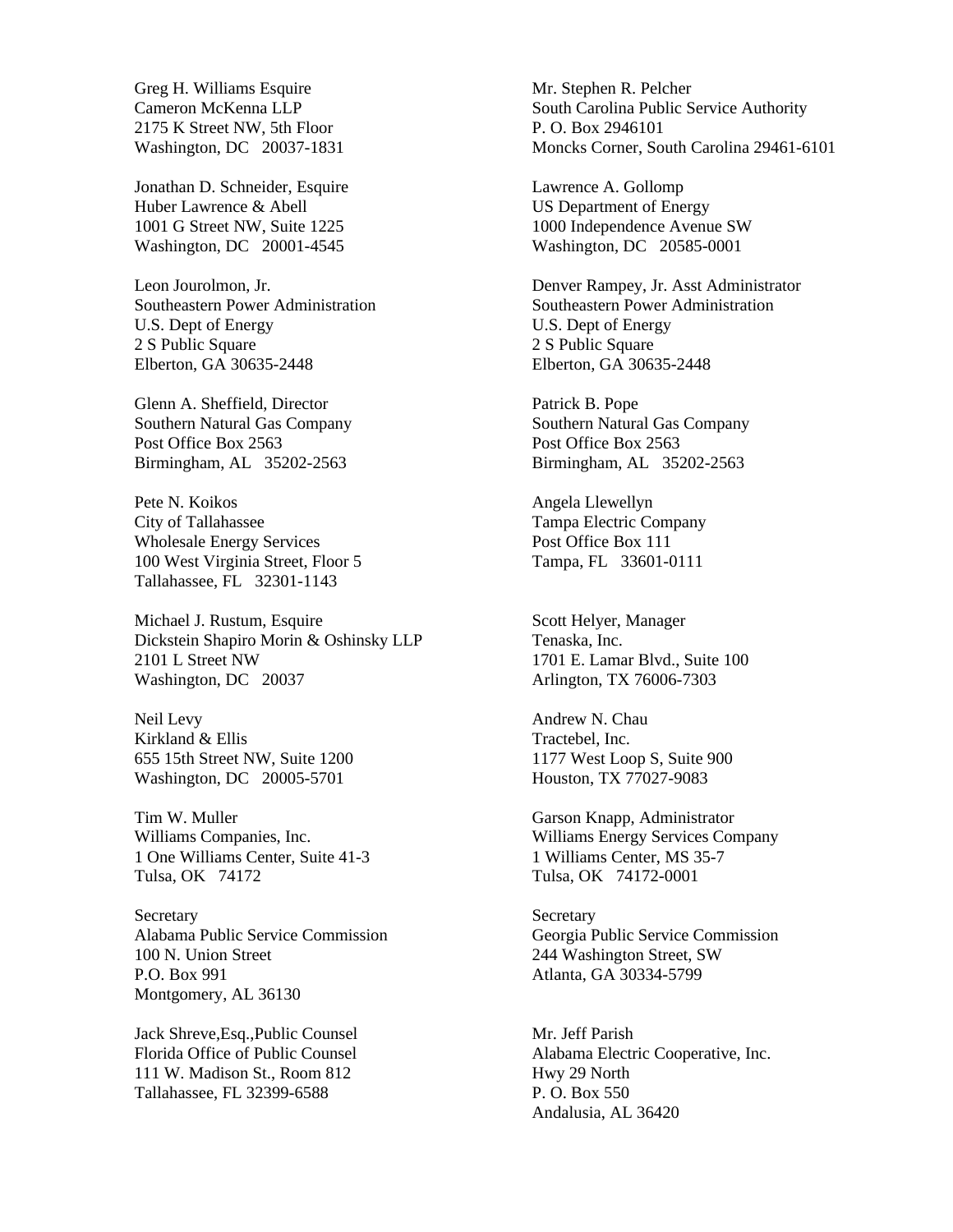Mr. Walter Yeager Cinergy Services, Inc. 139 East Fourth St., Room 1551-Main P. O. Box 960 Cincinatti, Ohio 54201

Mr. William Roberts Citizens Lehman Power Sales 530 Atlantic Avenue Boston, MA 02210

Mr. Pete N. Koikos City of Tallahassee, FL Wholesale Energy Services 400 E. Van Buren Street Tallahassee, FL 32301

Mr. Chris LeCompte Global Petroleum Corporation 800 South Street Waltham, Massachusetts 02154

Mr. Joseph E. Racelis CNG Power Services Corporation One Park Ridge Center P. O. Box 15746 Pittsburgh, PA 15244-0746

Mr. Steven T. Nauman Commonwealth Edison Company 10 S. Dearborn 34FNW P.O. Box 767 Chicago, IL 60690-0767

Ms. Alisann S. Crough Federal Energy Sales, Inc. 19885 Detroit Road #PMB 300 Rocky River, Ohio 44116-1815

Mr. Joe P. Stepenovitch Florida Power & Light Company 9250 West Flagler Street Miami, FL 33174

Ms. Sharon Ender Gulf Stream Energy 2930 Revere Street, Suite 202 Houston, Texas 77098

Mr. Robert W. Claussen Mr. Raymond W. Phillips Alabama Municipal Electric Authority P.O. Box 5220 Montgomery, AL 36103

Mr. Kevin J. Fox Aquila Power Corporation 10750 East 350 Highway Kansas City, MO 64138

Mr. Keith Sugg Arkansas Electric Cooperative Corporation 8000 Scott Hamilton Drive Little Rock, Arkansas 72209

Mr. Laurel Hooper Calpine Power Services 50 West Fernando Street San Jose, California 95113

Mr. Mike Woytowich Coastal Electric Services Company Coastal Tower Nine Greenway Plaza Houston, Texas 77046

Mr. Harold Matthew Wolf, Mr. John Kimbrough Entergy Services, Inc. Parkwood Two Building, Suite 500 10055 Grogan's Mill Road The Woodlands, Texas 77380

Mr. Ken A. Hatley Duke Power Company 526 South Church Street P. O. Box 1006, ECO3U Charlotte, North Carolina 28201-1006

Mr. Gary L. Macey Florida Power & Light Company 6565 38th Avenue, North St. Petersburg, FL 33711

Power Contracts Director Enron Power Marketing, Inc., Enron N.A. c/o Jeffrey Keenan 1400 Smith,P. O. Box 4428 Houston, Texas 77002-7361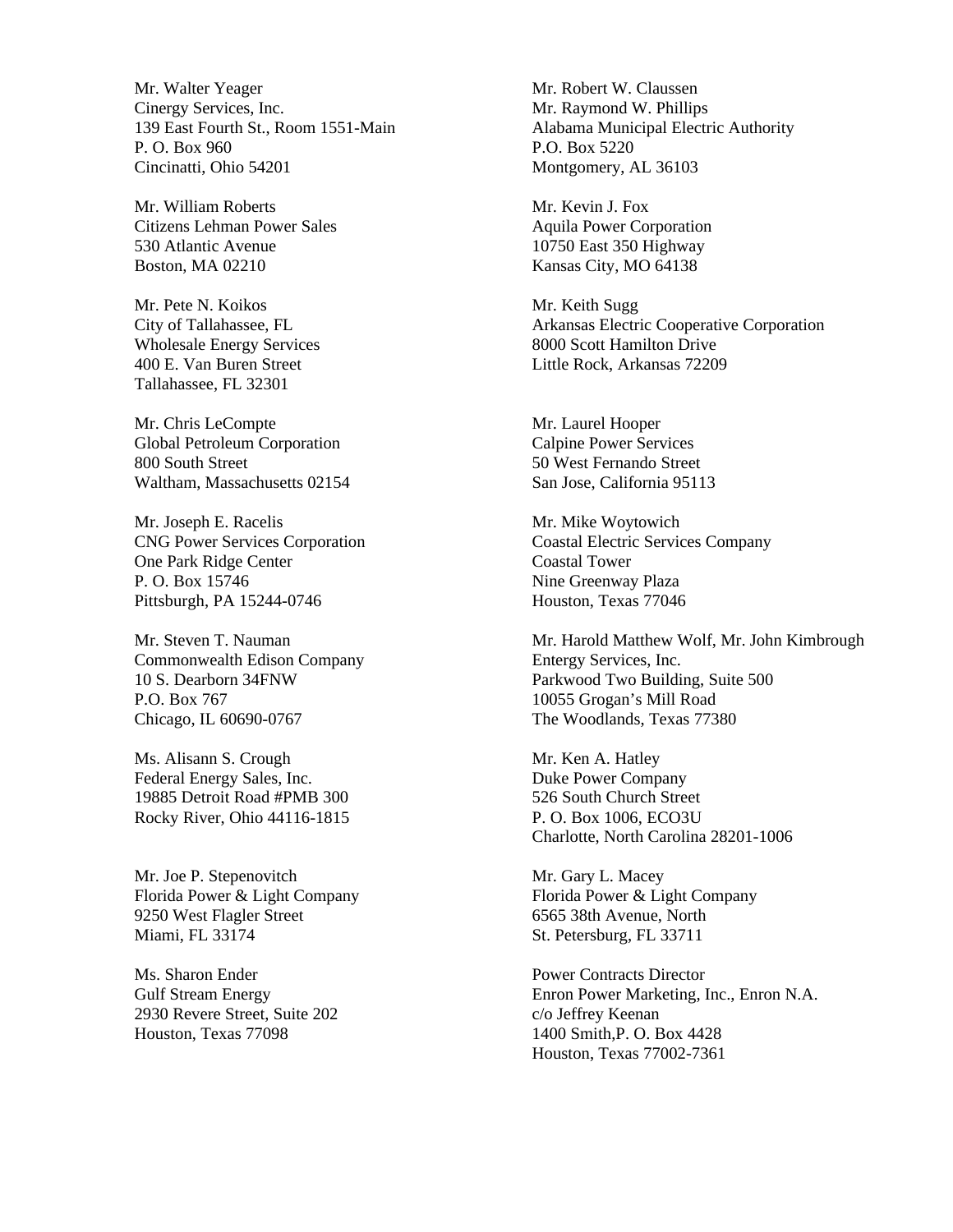Mr. Timothy S. Sherwood Illinois Power 2701 North Martin Luther King, Jr. Dr. Decatur, Illinois 62526

Ms. Wendy A. Miller Intercoast Power Marketing Co. 666 Grand Avenue P. O. Box 657 DesMoines, Iowa 50303-4036

Ms. Marjorie R. Philips PECO Energy Company 2004 Renaissance Blvd. King of Prussia, PA 19406

Mr. Thomas E. Washburn Orlando Utilities Commission 6113 Pershing Avenue Orlando, FL 32822

Ms. Trudy S. Novak Seminole Electric Cooperative, Inc. P. O. Box 272000 16313 N. Dale Mabry Highway Tampa, FL 33688-2000

Ms. Linda K. Browning Sonat Power Marketing, Inc. P. O. Box 2563 Birmingham, Alabama 35202-2563

Regional Marketing Manager MidCon Power Services Corp. 701 East 22nd Street Lombard, Illinois 60148

Mr. Wayne Reed Southwestern Public Service Company 6086 West 48th Street Amarillo, Texas 79109

Mr. Michael R. Knauff Tennessee Power Company 4612 Maria Street Chattanooga, Tennessee 37411-1209

Mr. Jack C. Ward Vitol 470 Atlantic Avenue, 10th Floor Boston, MA 02210-2208

Mr. Jay A. Bys Industrial Energy Applications, Inc. 5925 Dry Creek Lane Cedar Rapids, Iowa 52402

Mr. Sheldon R. Ferdman Jacksonville Electric Authority 21 West Church Street, Floor 11 Jacksonville, FL 32202

Mr. Tom Barry Phibro, Inc. 600 Nyala Farms Westport, CT 06880-6262

Mr. Joe Wolfe Rainbow Energy Marketing Corporation 919 South 7th Street, Suite 405 Bismarck, North Dakota 58504

Ms. Erin T. Yau Louis Dreyfus Electric Power, Inc. 10 Westport Road Wilton, CT 06897

Mr. Stephen R. Thomas South Carolina Public Service Authority One Riverwood Drive Post Office Box 2946101 Moncks Corner, South Carolina 29461

Mr. Delbert L. Roberts Louisville Gas & Electric Power Marketing 12500 Fair Lakes Circle, Suite 350 Fairfax, Virginia 22033

Mr. Spencer Autry Tampa Electric Company 702 North Franklin Street Tampa, FL 33602

Mr. Deron Harrington Utilicorp United, Inc. 10700 East 350 Highway Kansas City, Missouri 64138

Mr. William G. Wheeler Tennessee Valley Authority 1101 Market St., MRBA-C Chattanooga, Tennessee 37402-2801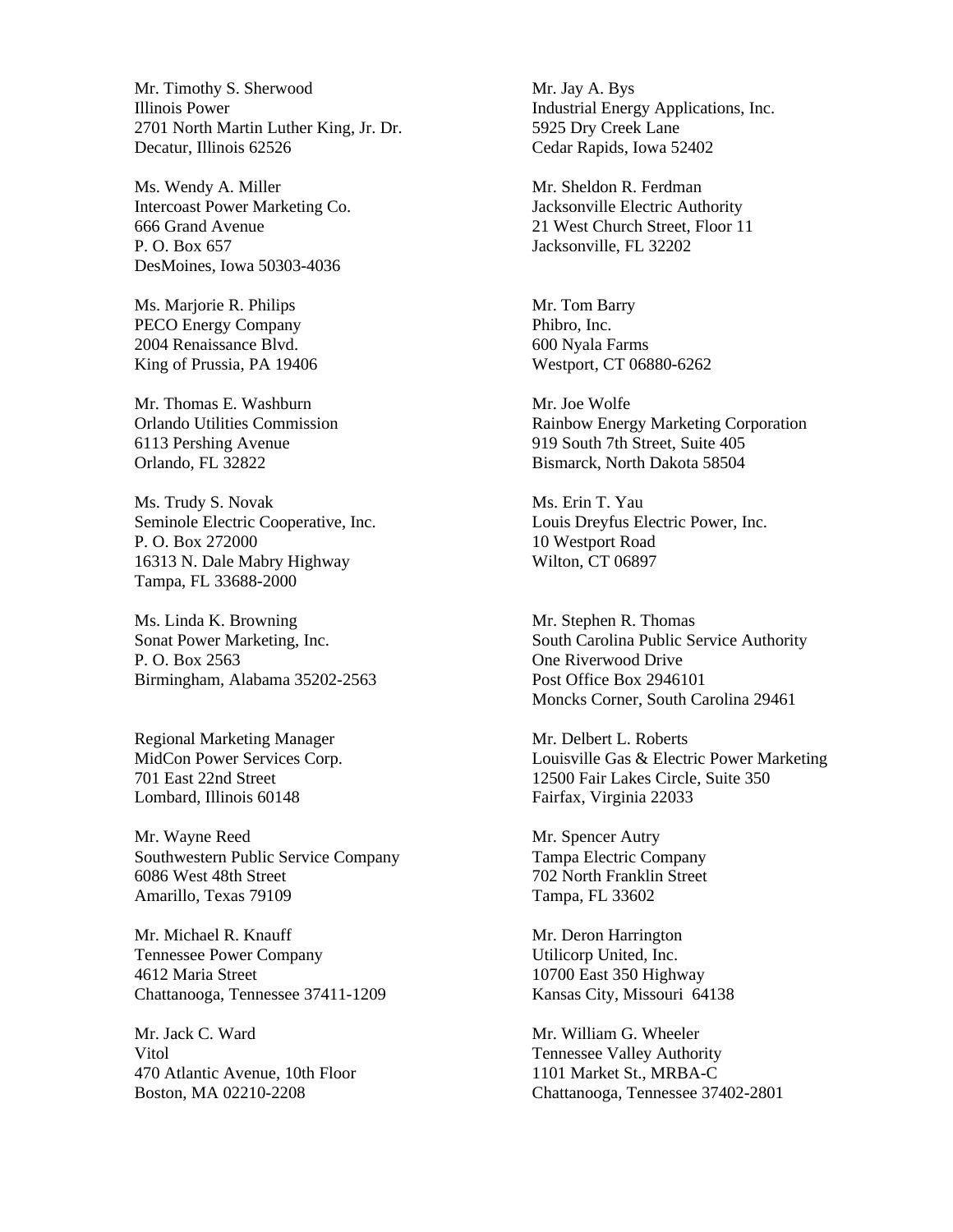Mr. Tom B. Kelly Western Power Services, Inc. 12200 North Pecos Street Denver, Colorado 80234

Mr. John M. Owen SCANA Energy Marketing, Inc. 110 Gateway Boulevard, Suite 200 Columbia, South Carolina 29203

Ms. Nancy M. Price PanEnergy Power Services, Inc. 10777 Westheimer, Suite 650 Houston, Texas 77042

Mr. Simon Greenshields Morgan Stanley Capital Group, Inc. Commodities Department, Fourth Floor 1585 Broadway New York, NY 10036

Mr. Michael B. Critchley Minnesota Power & Light Co. 30 West Superior Street Duluth, Minnesota 55802-2093

Mr. Larry D. Monday Kentucky Utilities 1 Quality Street Lexington, Kentucky 40507

Mr. Timothy L. Lynch New York State Electric & Gas Co. Corporate Dr.,Kirkwood Industrial Park P. O. Box 5224 Binghampton, NY 13902-5224

Mr. Joseph Pokalsky Southern Energy Trading & Marketing 900 Ashwood Parkway, Suite 500 Atlanta, GA 30338

Mr. Malcolm L. Bertsch Wisconsin Electric Power Co. 231 West Michigan Street Milwaukee, Wisconsin 53201

Mr. William Fontenot Central Louisiana Electric Co. 2005 Vandevelde Avenue Alexandria, LA 71303

Mr. Steve Castleburg Wisconsin Power & Light 2489 Rinden Road Cottage Grove, Wisconsin 53527

Mr. John B. Jackson Coral Power, L.L.C. 909 Fannin, Suite 700 Houston, Texas 77010

Mr. Gary R. Freeman South Carolina Electric & Gas Co. Mail Code 025 Columbia, South Carolina 29218

Manager, The Wholesale Power Group Virginia Electric & Power Co. Innsbrook Technical Center 5000 Dominion Blvd. Glen Allen, Virginia 23060-6711

Ms. Linda K. Browning Sonat Power Marketing L.P. 1900 5th Avenue, North P. O. Box 2563 Birmingham, Alabama 35202

Mr. Jim B. Lloyd Mr. Denver L. Rampey, Jr. Southeastern Power Administration 2 South Public Square Elberton, GA 30635

Mr. David Linton Union Electric Co. P. O. Box 149 1901 Chouteau Avenue St. Louis, Missouri 63166

Ms. Anne C.Lovett Pennsylvania Power & Light Co. 2 North 9th Street Allentown, PA 18101-1179

Mr. Lanny Nickell Central & Southwest Services, Inc. Two West 2nd Street Tulsa, Oklahoma 74103-3102

Mr. Thomas A. Imbler Western Resources 818 South Kansas Avenue P. O. Box 889 Topeka, Kansas 66601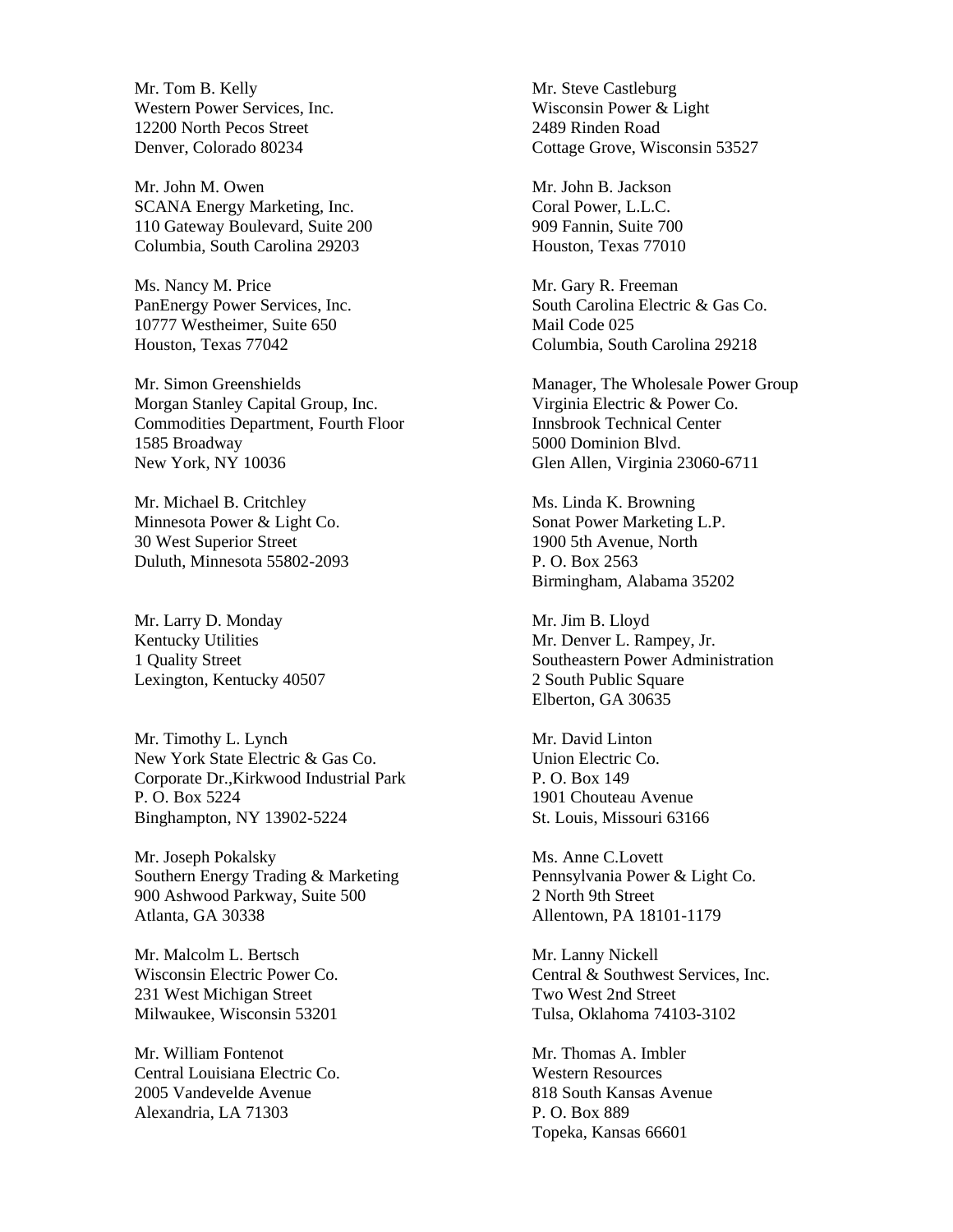Mr. Patrick W. Loughlin Dayton Power & Light Co. 1900 Dryden Road Dayton, Ohio 45439

Ms. Carol Potter Questar Energy Trading Co. 180 East 100 South Mail Stop QB408 Salt Lake City, UT 84111

Ms. Julie Simon Electric Power Supply Association 1401 H St., N.W., Suite 760 Washington, E.C. 20005

Mr. Thomas B. Nicholson Williams, Mullen,Clark & Dobbins Two James Center,1021 E. Cary St. P. O. Box 1320 Richmond, VA 23218-1320

Mr. J. Don Cope, City of Dalton Water, Light & Sinking Fund Comm. P. O. Box 869 1200 Harris St. Dalton, GA 30722-0869

Mr. Michael Price Georgia Transmission Corp. 2100 East Exchange Place P.O.Box 1349 Tucker, GA 30085-1349

Mr. John T. Miller, Jr. Law Offices of John T. Miller, Jr. 1001 Connecticut Ave., N.W., Suite 416 Washington, D.C. 20036

Mr. William D. DeGrandis Paul, Hastings, Janofsky & Walker 1299 Pennsylvania Ave., N.W. 10th Floor Washington, DC 20004-2400

Mr. Arnold Fieldman Squire, Sanders & Dempsey 1201 Pennsylvania Ave.,N.W. P. O. Box 407 Washington, DC 20044

Mr. Marty Berland Carolina Power & Light Co. Monroe Power Co., Attn: Vice Pres. P. O. Box 1551 Raleigh, NC 27602

Ms. Rene Broussard Reliant Energy 1111 Louisiana, Suite 900 Houston, Texas 77002

Mr. Larry F. Eisenstat Dickstein Shapiro Morin & Oshinsky, L.L.P. 2101 L. Street, N.W. Washington, E.C. 20037-1526

 L. Clifford Adams, Jr. Alston & Bird 1 Atlantic Center 1201 Peachtree St. Atlanta, GA 30309-3424

Mr. D. Biard MacGuineas Dykema Gossett, P L.L.C. Suite 300 West Tower-Franklin Square 1300 I Street, N.W. Washington, DC 20005-3306

Mr. Robert P. Johnson Mr. Frank L. Olson Municipal Electric Authority of Georgia 1470 Riveredge Parkway Atlanta, GA 30328

Mr. George B. Taylor, Jr. Mr. Robert P. Carlton, Jr. Oglethorpe Power Corp 2100 East Exchange Place,P.O.Box 1349 Tucker, GA 30085-1349

Mr. John Carley South Mississippi Electric Power Assn. 7037 U.S. Highway 49 P. O. Box 15849 Hattiesburg, MS 39404

Mr. Glen L. Ortman Verner, Kiipfert, Bernhard Suite 700, 901 15th St., N.W. Washington, DC 20005-2301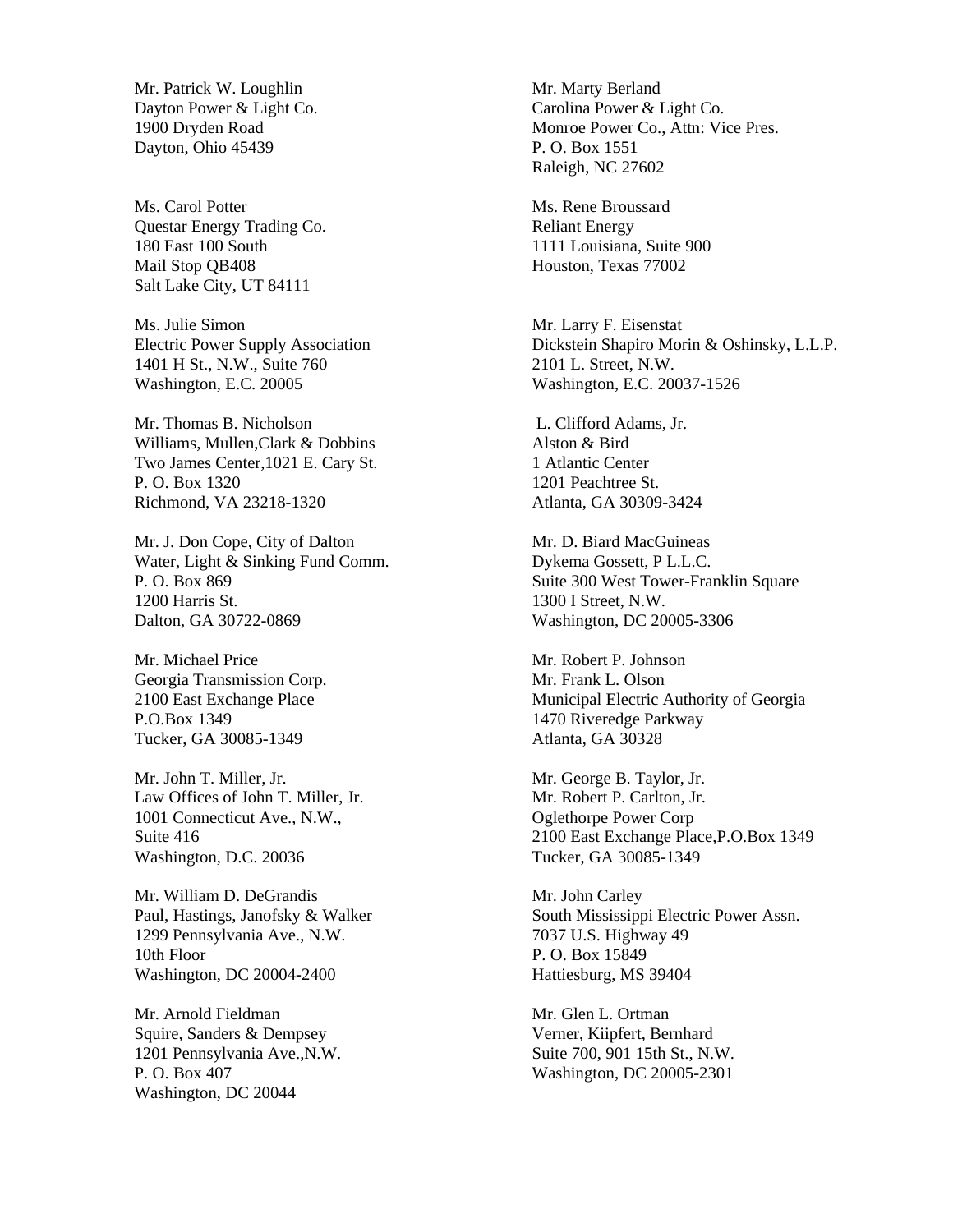Mr. Joe N. Linxwiler, Jr. Fred Saffer & Associates 2111 E. Michigan St., Suite 219 Orlando, FL 32806

Mobile Energy Services Co., L.L.C. Attn: David T. Gallaspy, V.P. 900 Ashwood Parkway, Suite 800 Atlanta, GA 30338

West Georgia Generating Co., L.P. Attn: Mark Livingstone c/o El Paso Merchant Energy Holding Co. 1001 Louisiana St. Houston, TX 77002

Alabama Public Service Commission P. O. Box 991 Montgomery, AL 36101-0991

Mississippi Public Service Commission P. O. Box 1174 Jackson, MS 39215-1174

Cogentrix Energy, Inc. David Hodges 9405 Arrowpoint Blvd. Charlotte, NC 28273-8110

Dynegy Attn: David Sundstrom 1000 Louisiana St., Suite 5800 Houston, Texas 77002

Inland Paperboard & Packaging, Inc. Attn: Glenn Sheeren 4030 Vincennes Road Indianapolis, IN 46268

Kinetic Partners Attn: Steven Voorhees 2100 SouthBridge Parkway Suite 650 Birmingham, Al 35209

Tenaska, Inc. Attn: Scott Helyer 2000 E. Lamar Blvd., Suite 430 Arlington, Tx 76006

Mr. Stephen P. Daniel GDS Associates, Inc. 1850 Parkway Place, Suite 720 Marietta, GA 30067-8237

Mobile Energy L.L.C. Attn: President 650 Dundee Rd., Suite 350 Northbrook, IL 60062

International Paper Company Manager, Pulp & Paper 6901 Grierson Street Moss Point, MS 39563

Georgia Public Service Commission 47 Trinity Avenue, S.W. Atlanta, GA 30334

Calpine Eastern Corp. Attn: David Devine The Pilot House, 2nd Floor Lewis Wharf Boston, Massachusetts 02110

Duke Energy North America, LLC Attn: Tom Littleton 5400 Westheimer Court Houston, TX 77056-5310

Gen Power Attn: Duncan B. McEachern 1040 Great Plain Ave. Needham, MA 02492-2517

International Paper Attn: Donna Reed 6400 Poplar Ave. Tower II--Room 4-103 Memphis, TN 38197

Reliant Energy Attn: John Simpson P. O. Box 4567 Houston, TX 77210-4567

Mark A. Crosswhite, Esquire Southern Company Services, Inc. Balch & Bingham LLP Post Office Box 306 Birmingham, Alabama 35201